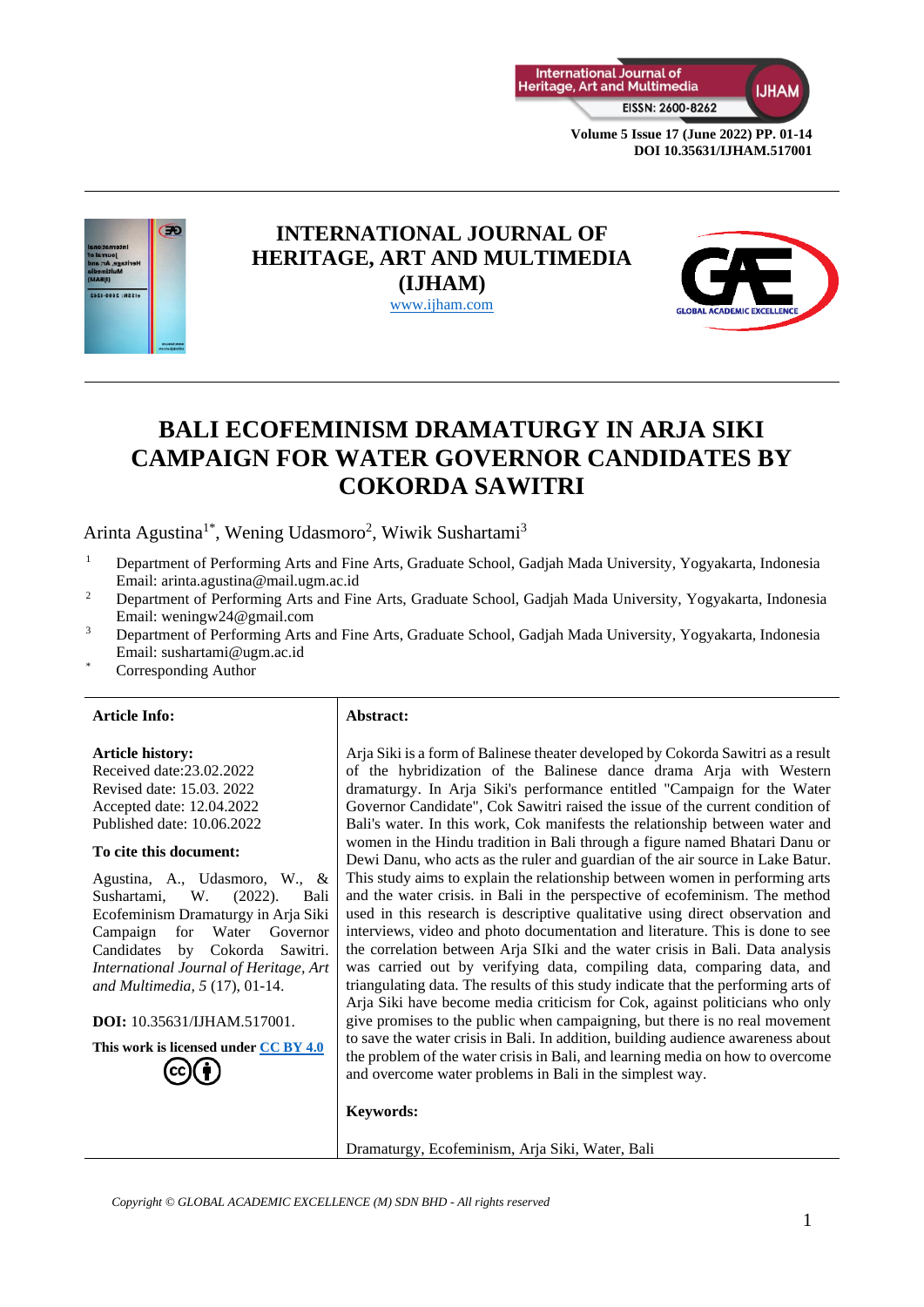

## **Introduction**

"Choose the One Who's Not Thirsty!", said the poster which was quite provocative as one of the media publications for Arja Siki's performance entitled Campaign for the Water Governor Candidate. This show was made to commemorate International Women's Day which falls on March 8, and World Water Day which is celebrated every March 22, with the theme Celebration of Women and Water in Bentara Budaya Bali on March 18, 2017. The celebration of Women and Water is presented in the form of a series of events, one of which is the performance of Cokorda Sawitri's Arja Siki Campaign for Governor of Water.

The Arja Siki performance for the Water Governor Candidate Campaign, which lasts approximately one hour, is different from the Arja show in general which is played by several players, this Arja Siki is more like a monologue, because Siki in Balinese means one. In this Arja Siki show, Cok shows his concern and criticism of the environmental damage that occurs through water conditions in Bali. Besides that, it is also to respond to the laziness of politicians in campaigning in every election, both at the provincial level to the kelurahan level, without having a real concern for water conditions in Bali. According to Cok, this performance is a campaign movement through art that is better than just an oration in front of the public. Because by using this Arja Siki performance, Cok can be more relaxed, reminding and criticizing the community for caring about water conditions in Bali.

In fact, a work of performing art cannot be separated from the situation and condition of the people. An idea of art work comes from the social reality of the artist, and the artist is a human being who lives in the midst of a social community. Wolff calls him an "ideological agent", who expresses the views and beliefs of a group, which can be political, social, and other ideas in an artistic medium. Wolff simply states that ideology is a person's ideas and beliefs that are systematically related to the material and actual conditions of people's lives (Wolff: 1993).

Theatrical artists use the consequential actions of social life as the theme, frame, or rhythm that underlies their works of art. Gurvitch explained about the elements that surround the sociological aspect in theater, namely; theater audience as a social group, theater performances as a product of a certain social framework, theater workers as a social group, and the social function of theater. A drama performance is designed to entertain and sometimes to produce a change in perception, attitude, or to make the audience react to the social world in new ways. There is a flow that flows back and forth, up and down, which characterizes a certain relationship between social life and the world of art, which Schechner terms as social drama and aesthetic drama (Schechner, 2004). Here is a schematic that explains the interrelationships: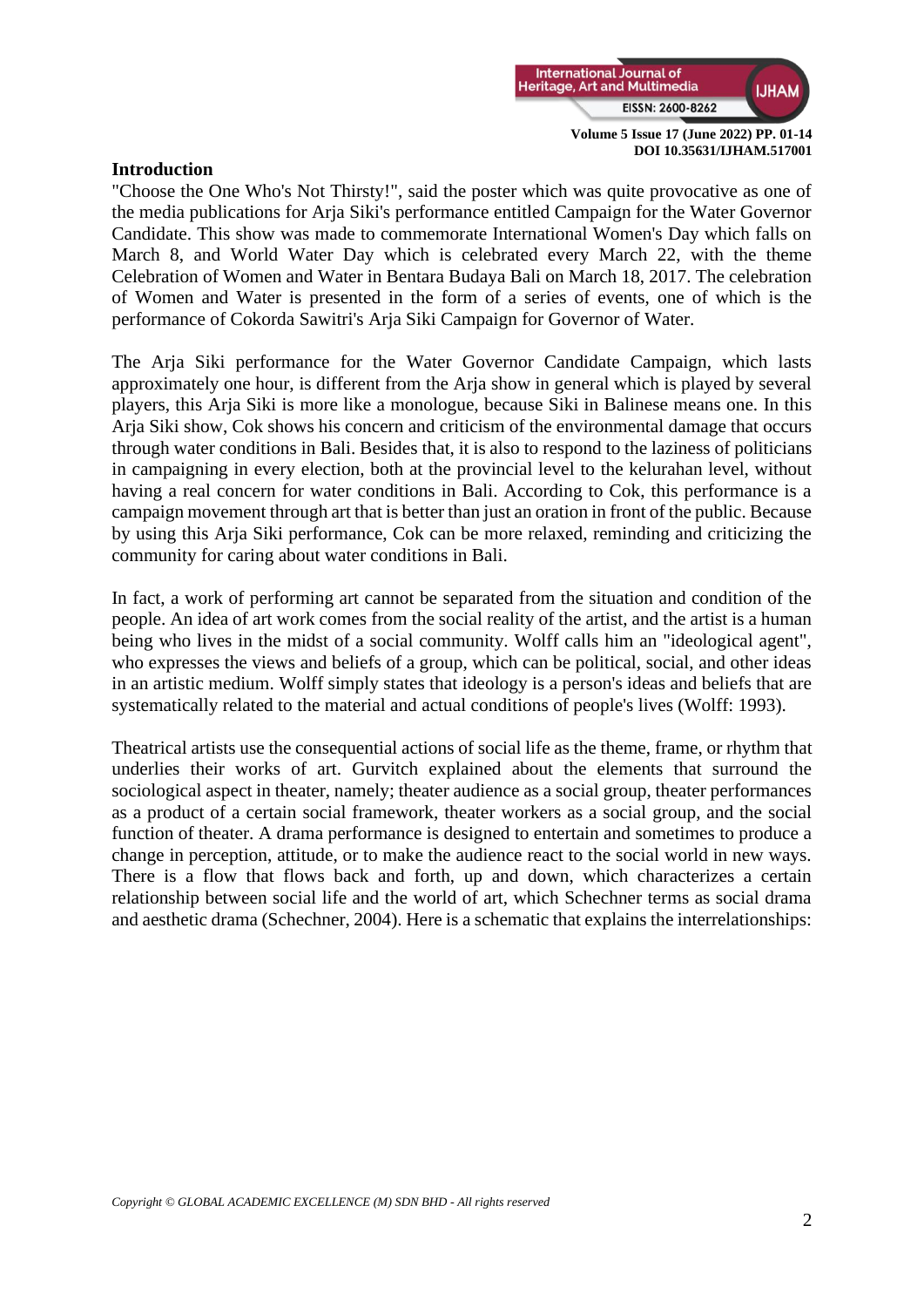

**Figure 1. This Scheme Shows Schechner's Thinking About the Interrelationship Between Drama in Social Life and Drama Aesthetically**.

Theater is a sublimation of certain social situations, whether it idealizes, parodies or takes them to be transcended (Mulia, 2017). Therefore, the Arja Siki performance of the Water Governor Candidate Campaign as a resistance and criticism of ecology, cannot be separated from the cultural context that surrounds it.

Cokorda Sawitri or better known as Cok, is a cultural, artist and women's and environmental activist from Bali who is often faced with struggling positions in the gender class, as well as Balinese traditional issues. Various awards have been given to Cok's works, both in the field of literature and theater. Cok's criticism and resistance to the water and environmental crisis is not only in Arja Siki's monologue on the Water Governor Candidate Campaign, Cok has previously performed Arja Siki at the 2015 Denpasar Film Festival with the theme "Water and Civilization". Then together with Ayu Laksmi, he performed "Air", at the closing of the Gong Laut event organized by the Manik Bumi foundation on November 3, 2018.

## **Research Objectives**

- 1. To learn the performing arts of Arja Siki.
- 2. To study the correlation between women and the performing arts of Arja Siki

3. To understand Arja Siki's performance of the Water Governor Candidate Campaign in the perspective of ecofeminism.

## **Research Method**

*Copyright © GLOBAL ACADEMIC EXCELLENCE (M) SDN BHD - All rights reserved* This study uses a qualitative research methodology, which collects information from publications, research papers, and thesis texts related to Arja Siki Performing Arts. It also involves field observations, in-depth interviews with several sources, literature studies, and archives. Active observation is chosen to establish good relations with informants or sources. Then, direct observations were also made of several Arja Siki performances played by Cok Sawitri, to compare the aspects of performance and their performativity. There are two models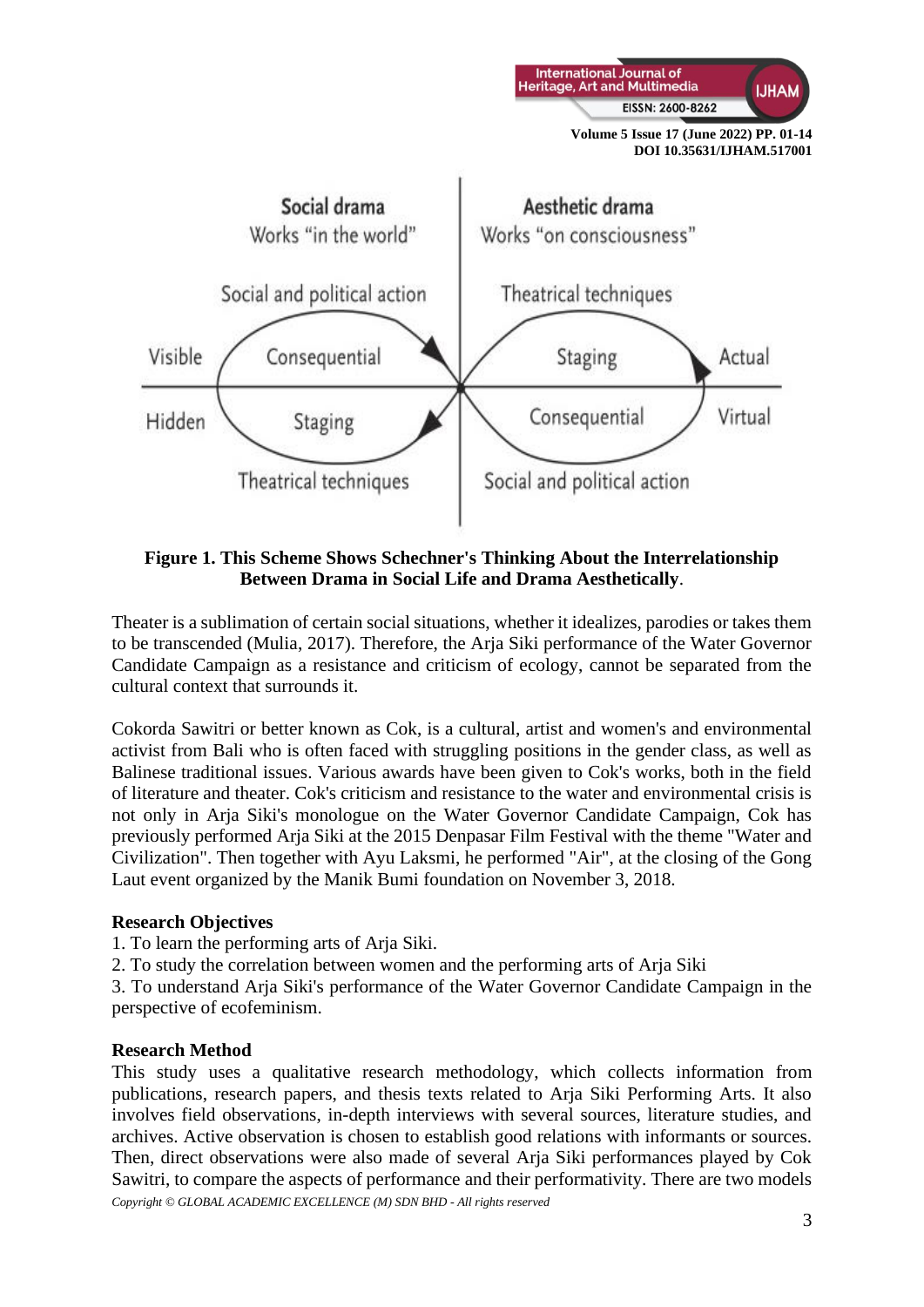

of interviews conducted in this study, namely planned interviews and unplanned interviews. Stokes calls it direct interviews either structured or spontaneous (Stokes, 2007). These two interview models were conducted with the aim of obtaining data from public opinion about the Arja Siki performance of the Water Governor Candidate Campaign.

Furthermore, in this study, the data interrelation process was carried out by classifying the data obtained from the results of interviews, documentation, and literature studies. The process of combining various data collection techniques and sources, also known as triangulation techniques, is carried out as a way to test the credibility of the data obtained (Sugiyono, 2012). If sequenced, the steps taken in this research are: First, observing and recording the intrinsic data of the main material in this study, namely the documentation of Arja Siki's monologue performance of the Water Governor Candidate Campaign and an inventory of Cok Sawitri's works; Second, examine the historical journey of Arja Siki as a performing art form that lives in Balinese society and then contextualize it again to the development of contemporary theater in Indonesia in general and performing arts in Bali in particular; Third, observing issues about water and the environment in Balinese people's lives, and correlating the performance of Arja Siki's Campaign for the Water Governor Candidate using an ecofeminist perspective.

## **Discussion**

## *Overview of Arja Siki*

Of the many types of art in Bali, one of them is Arja. This type of art is included in the realm of folk theater. The word Arja comes from the Old Javanese / Kawi language which means beautiful. According to I Made Bandem, the word Arja allegedly comes from the word Reja which gets the prefix "A" so that it becomes the word Areja. Then the term Areja changed to Arja which means something that contains beauty (Bandem and Murgiyanto, 1996; Dibia, 2012). Arja is a very complex theater art, because it is a combination of various types of art, such as; dance, vocal, music, acting, visual and so on. As a supporter and confirmation of the story, Arja uses a monologue or dialogue. According to Dibia, Arja's drama is a combination of drama, dance, and music which become one unit and cannot be separated, as a unified form of spectacle (Dibia: 1992). Western theater experts gave the name to Arja, as a local theater. This means that regional theater is formed from various supporting aspects in local cultural creativity and can be enjoyed by all supporting communities. According to Bandem and Murgiyanto, regional theater involves feelings/emotions, senses/body, soul/spiritual, and mind/intellectual (Bandem and Murgiyanto: 1996).

In the 1920s to 1960s, this art of Arja found its heyday, where almost every performance was always filled with enthusiastic audiences. The stories that are played in Arja also start to vary, from the stories of Panji, Rakyat, Mahabharata, Ramayana and so on, and continue to grow to stories about everyday life. However, most people in Bali associate Arja's drama dance with the Panji story, which is set in the story of a work from East Java in the 7th century, as the main source of the story. In the course of his history, Arja also plays folklore from Bali, China and Arabia. The plot is inserted with romantic and funny scenes (Dibia, 2012). The things that stand out in Arja's drama dance performances are humor and comedy (Bandem and deBroer, 2004).

In general, Arja dance performances are played by more than two people, because in each play played there are usually several figures or characters. Usually, the characters who are often played in Arja's dance dramas include: Penasar, Limbur, Gayuh, Liku Mantri Manis, Mantri

*Copyright © GLOBAL ACADEMIC EXCELLENCE (M) SDN BHD - All rights reserved*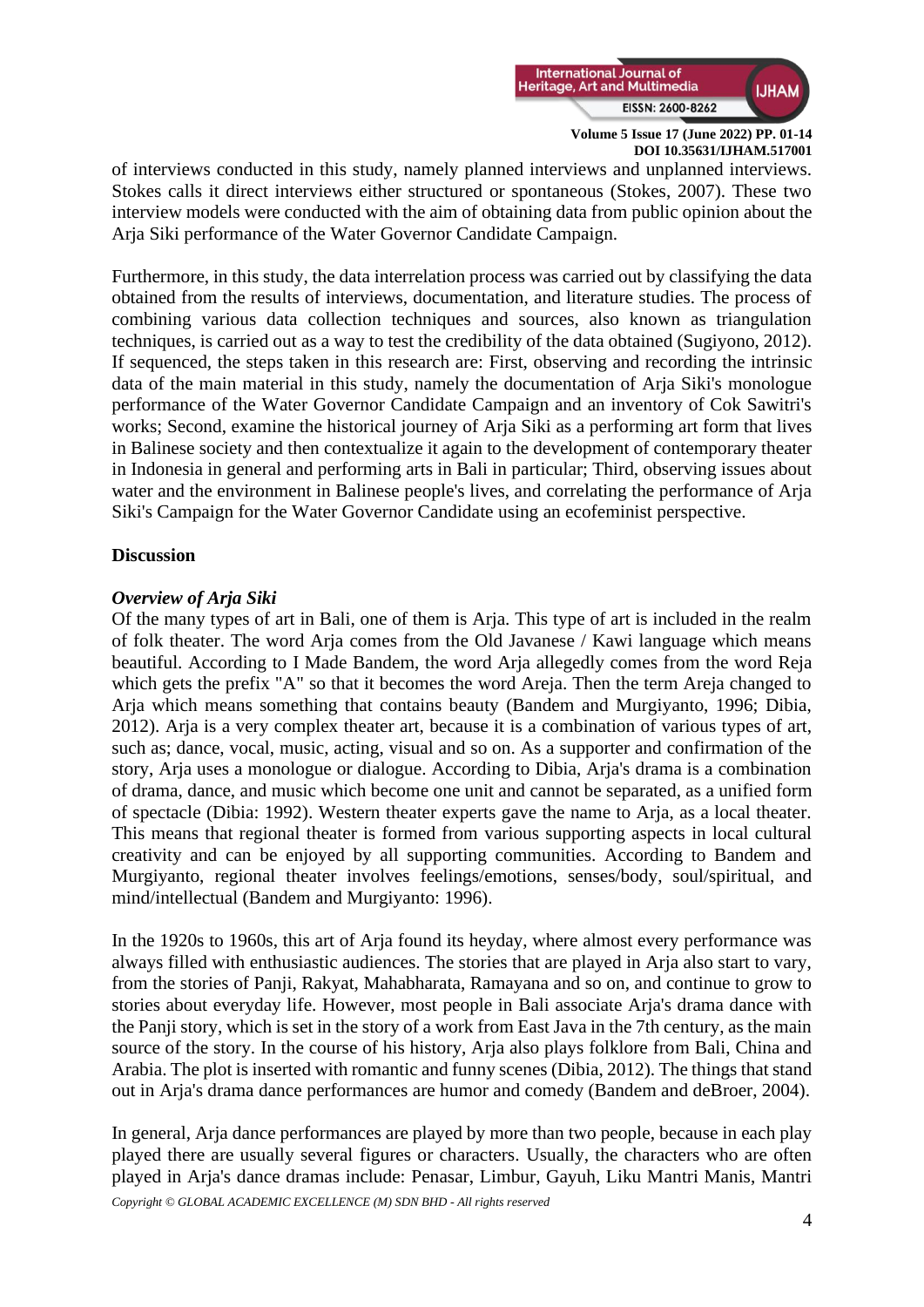

Buduh, Inya, Desak, and two Punakawan. Each player is required not only to be able to dance well, but also to sing or sing well. For music accompanied by Gamelan Geguntangan. The duration of each classical Arja dance play is quite long, around five to six hours.



**Figure 2: Elements of Arja's Play.**

As for Arja Siki, which was initiated by Cok, it is the result of a hybridization process between the concepts of Arja's performing arts, monologues, and dramaturgy of western theater. In 2004 from a Monologue Festival, Cok initiated the idea of finding the roots of where the monologue tradition in Indonesian modern drama performances began. Cok's hybridization process of Arja's dance drama with Western theater dramaturgy and monologue forms, became a form of performance called Arja Siki. Arja Siki then becomes a theatrical performance that has its own characteristics. In the process of adaptation work carried out by Cok for Arja Siki, the parts that became the main element and which became the spirit in Arja's previous drama dance performances were maintained, namely; singing/songs, dances, drama and humor, because those are the characteristics of Arja's drama dance. The music that accompanies Arja Siki's performances still uses the Gamelan Geguntangan, while the costumes use Arja's costumes that have been modified to suit the characters to be played.

The name Arja Siki was taken by Cok Sawitri to give a label to the Arja show which refers to the Arja single/solo game. When viewed from its function, this solo Arja performance can be said to be part of the oral tradition art (folklore) that spreads in the archipelago. According to Danandjaja, folklore as part of the culture of a society that is widespread and passed down from generation to generation, collectively, based on traditions in various forms, both verbally and by example, is accompanied by gestures that indicate or reminder aids (Danandjaja, 1997).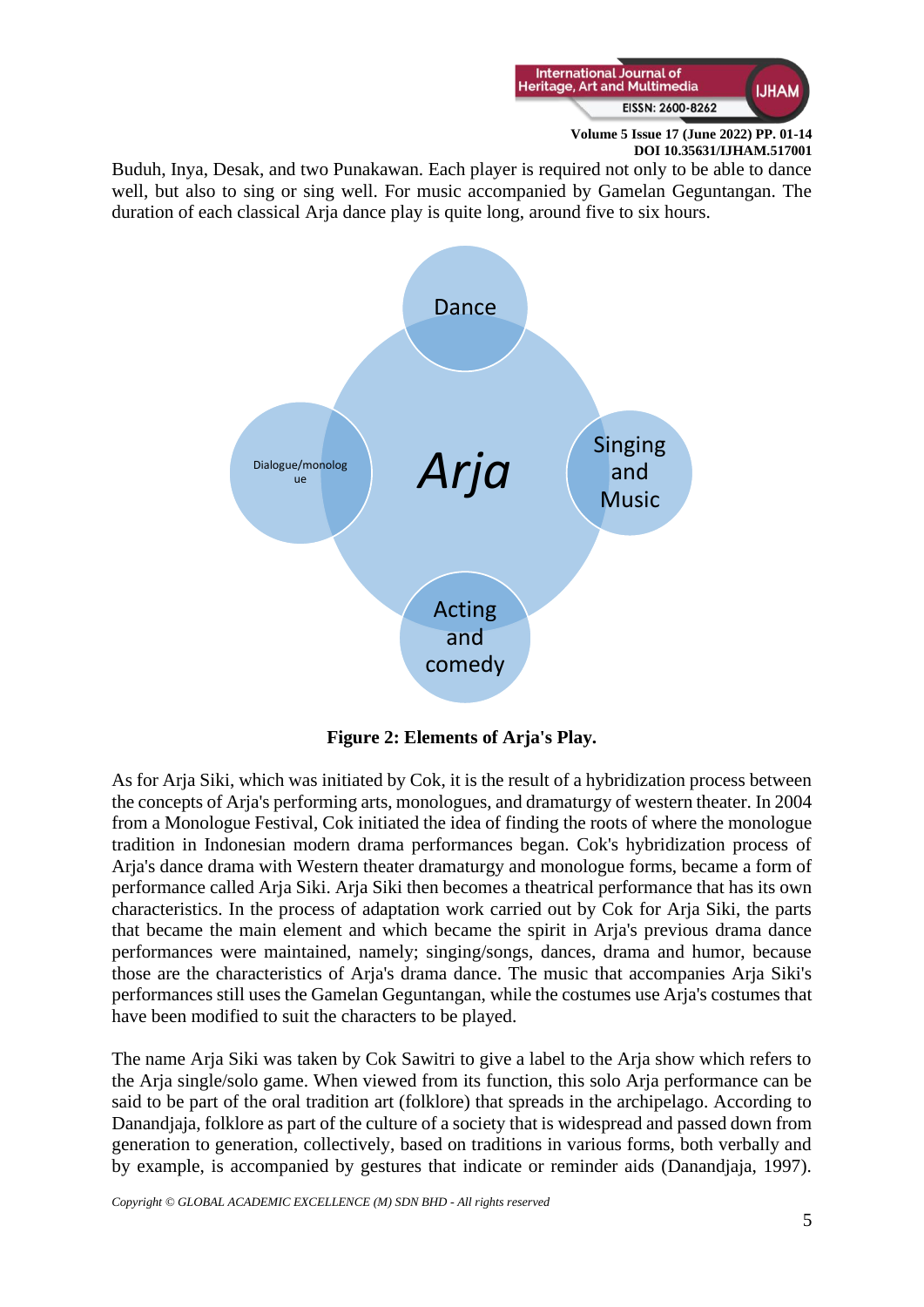

Roger and Pudentia explain that oral tradition as part of folklore about various knowledge and forms of ideas that are conveyed orally from generation to generation, including folklore, legends, myths, which are used as historical examples (Endaswara, 2003).

Arja Siki itself is interpreted as a monologue, because Siki in Balinese means one, what is meant by Arja Siki here is an Arja performance performed by an actor in the form of a monologue. The mention of Arja Siki is not as popular as a monologue. So far, Cok has made many efforts to make Arja Siki known and enjoyed by a wider audience, not only limited to Balinese people, one of which is by consistently bringing this type of performance to art events both at the national level, as well as international.



**Figure 3: Cok Sawitri's Creative Work Process in Creating Arja Siki.**

As a form of folk theater art, Arja Siki is an art that is communicative with its audience. In Bali this is not surprising, as most art forms are highly communicative. In addition, the show is made very relaxed, this is one of the characteristics of folk theater, for example, the audience can enjoy the show freely, and when the show takes place, the audience can also respond to the game spontaneously, through attitudes or words as their reaction to the expression of the performer.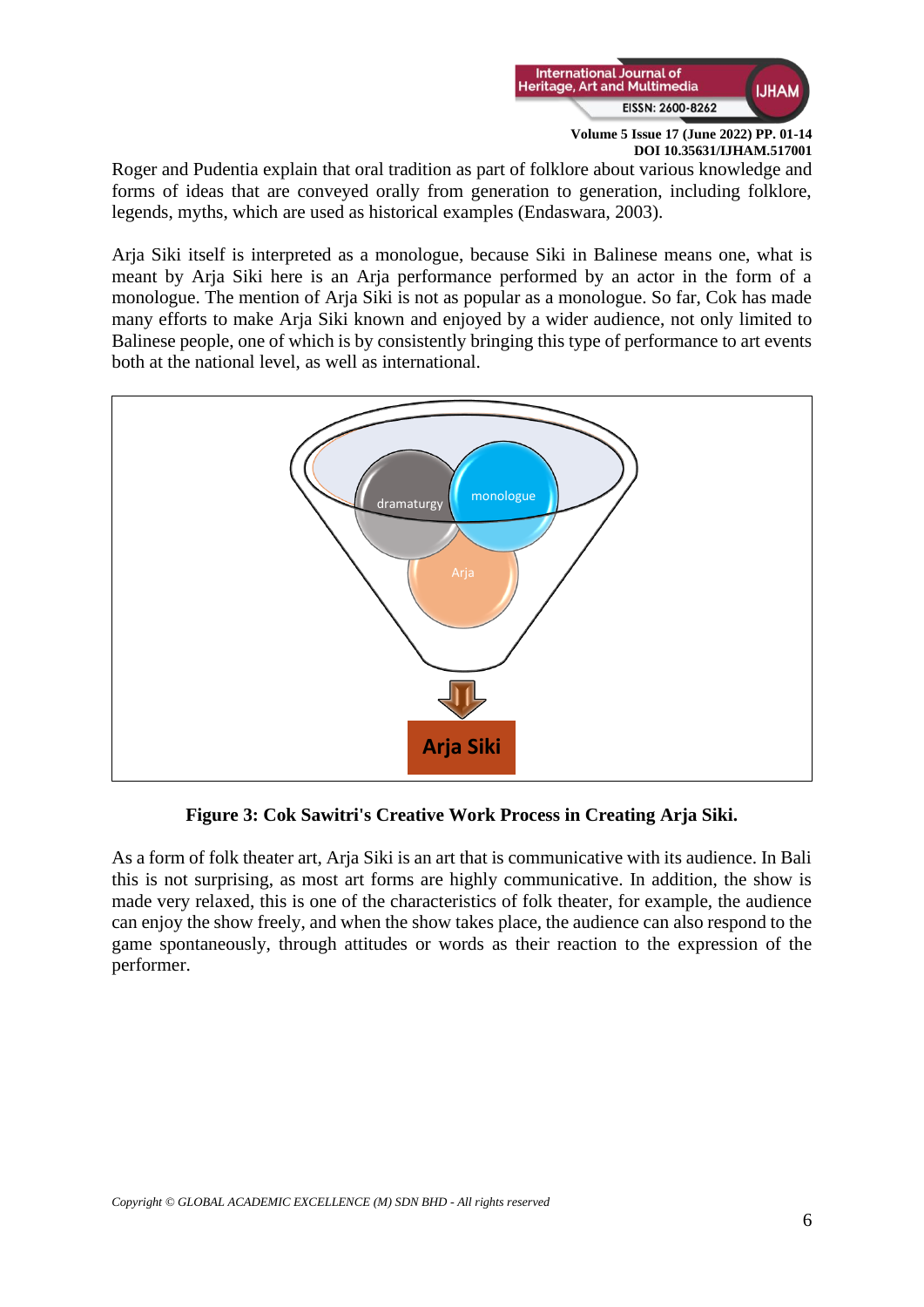

*Arja Siki "Campaign for Water Governor Candidate"; A Message of Ecofeminism* 



**Picture 4: Arja Siki Show Poster "Campaign for Water Governor Candidate".** 

Cokorda Sawitri made the performance of Arja Siki a little different this time from the previous works. What's interesting here is that Cok Sawitri combines Arja Siki's style with a short video made as part of the setting of the story. Before the monologue "Campaign for Water Governor Candidate" was staged, the video was uploaded through social media accounts; Facebook which also functions as a publication medium. This short video no longer than one minute describes a situation where Cok and her small group are campaigning to meet with their constituents and explain about the water problem in Bali. This water problem will be the main mission, if later elected as Governor of Water. Then on stage the video was replayed as the opening scene. Then the video changed to an installation video depicting fish in an aquarium with a video camera. Then the figure of Cok entered with two of his aides from the audience seat, while greeting almost one by one the constituents (audiences) who were present using Indonesian, Balinese, and English alternately, depending on the constituents being spoken to. As a candidate for governor, Cok tried to appear close to his voters. This scene presents a picture of a role play by combining natural (everyday) and stylistic (stylized) styles, which can be seen when Cok's character is present and interacts directly with the audience. The atmosphere that is built is flowing with relaxed, fluid, communicative, expressive, and full of laughter.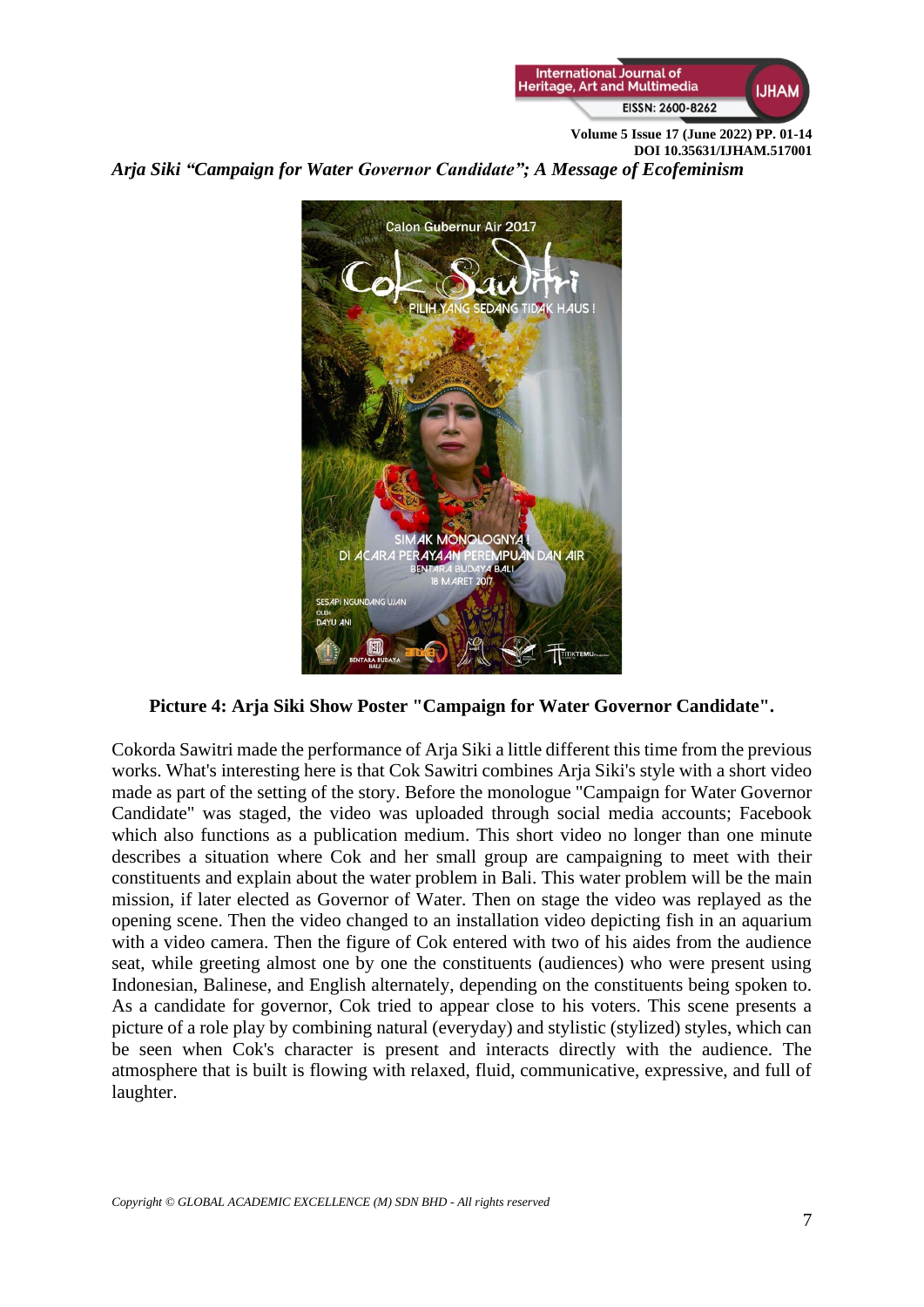



**Figure 5: Cok's Campaign Scene in The Midst of His Constituents.**  (ASKCGA documentation; minute 38:35)

The show, which lasted approximately one hour, became a medium for him to convey his criticisms and concerns about the environment through the conditions of the waters in Bali. In addition, to respond to the mistakes of politicians in campaigning by using billboards, posters, banners and others, which will eventually turn into trash when the campaign season is over. In this show, Cok Sawitri compares the cost of a campaign that is quite large but cannot solve the problem of water in Bali, with the cost of making infiltration wells or biopore holes, as a way to save groundwater reserves in Bali. To attract the constituents (audiences) to understand and understand the air problem in Bali, in the show Cok makes a game by asking some questions to the constituents. For constituents who can answer the question correctly, Cok provides attractive prizes. The script was written, directed, and played by Cok Sawitri himself. This show is packaged very fluidly and full of satirical jokes, but still contextual with the current social conditions of Balinese society. According to Danandjaja, humor is an effective way to convey social criticism, because the player knows that he will not be held accountable.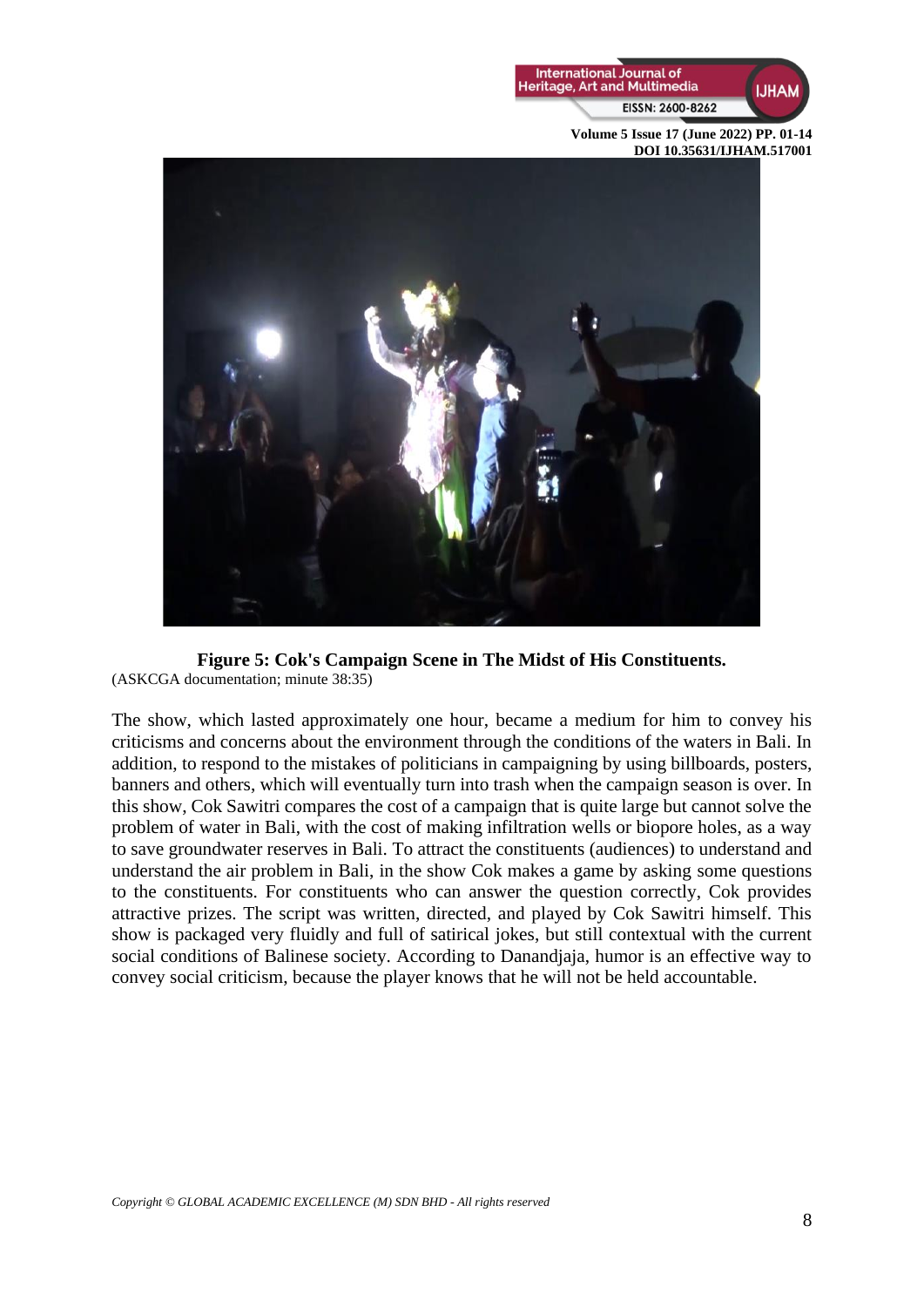



**Figure 6: The Scene of a Constituent Who Has Answered the Quiz Correctly and Gets a Prize.**

(ASKCGA Documentation, 1:15:07)

According to Cok himself, Arja Siki's performance "Campaign for the Water Governor Candidate" is a campaign movement through art that is more artistic than just a public oration. Because with this Arja Siki performance, with his monologue Cok can openly and casually remind the audience to care about the condition of the waters in Bali. The water problem has actually become a serious problem, not only for the Balinese people, but has become a global issue that is still being discussed today. For Bali itself, water problems include decrease in groundwater discharge, many rivers that dry up and are polluted with garbage, the sea is filled with garbage, especially plastic waste, unequal distribution of clean water, expensive water technology to get clean water, and the loss of many water sources due to changes in ecosystems and the environment. In some areas in Bali, especially urban areas, many people have difficulty getting clean and healthy water easily and cheaply. In addition, water management in Bali raises various problems of its own, for example government and customary policies towards the environment which sometimes clash with the Balinese wisdom that has been passed down from generation to generation regarding water management with the Subak system. The importance of the role of water in the lives of Balinese people can be seen in various community activities that are always related to water, especially in every ritual and daily activity.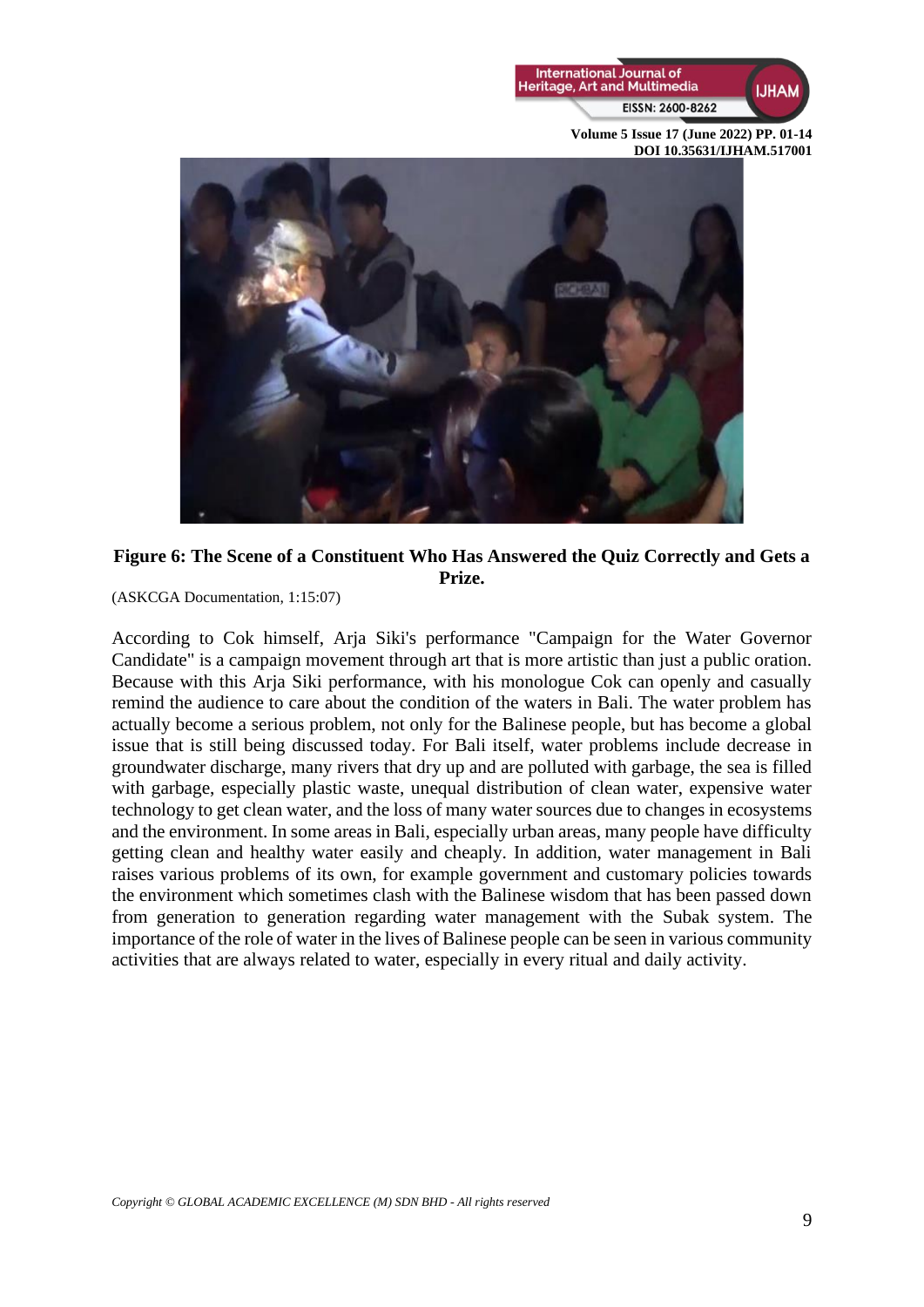



**Figure 7: Scene of Cok and Her Entourage's Campaign Journey.**  (ASKCGA documentation; minute 33:36)

In the Hindu tradition in Bali, the relationship between women and water is very close. In this Arja Siki show, Cok presents a woman who guards the water source and named Bhatari Danu. Bhatari or Dewi Danu is the name of the goddess who rules Lake Batur. Danu in Balinese has the same meaning as a lake. So Dewi Danu means a goddess who is highly worshiped or worshiped as the ruler of water or lakes which is a place to ask for safety, fertility in agriculture. Dewi Danu is a manifestation of the Goddess of Fertility (Widiarta, 2016). Dewi Danu or Bhatari Danu is believed by the Balinese as the guardian of the water source of Lake Batur.



**Figure 8: Geopark Area of Mount and Lake Batur in Kintamani Area, Bali.** (Photo[:https://www.geologinesia.com/2016/03/danau-dan-gunung-batur-kawasan-geopark.html\)](https://www.geologinesia.com/2016/03/danau-dan-gunung-batur-kawasan-geopark.html)

Lake Batur itself is the center of irrigation for most of the rice fields in Bali, the water flow covers 6 districts namely; Bangli, Gianyar, Klungkung, Buleleng, Tabanan and Badung. Therefore, it is very important for the Balinese people to maintain and care for the water sources

*Copyright © GLOBAL ACADEMIC EXCELLENCE (M) SDN BHD - All rights reserved*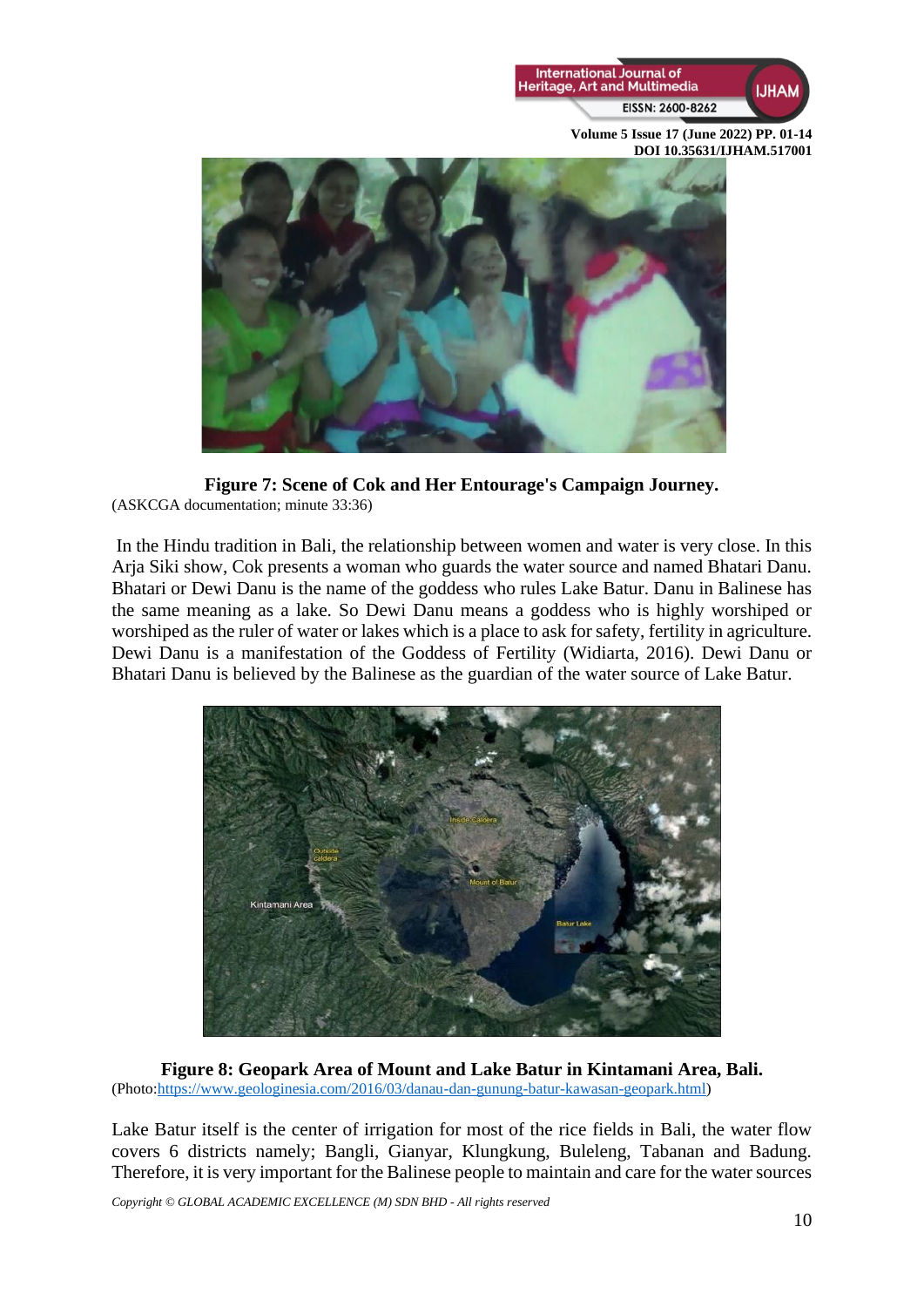

in Lake Batur. The success of the rice fields in the district is highly dependent on the ebb and flow of the water conditions of Lake Batur. Therefore, on the madianing (middle) of Mount Batur adjacent to Batur Village, a place was built to worship Bhatari Danu as the creator, maintainer of Lake and Mount Batur, who has bestowed life, fertility and prosperity. This is also reflected in the concept of Tri Hita Karana which is the philosophy of life for the Balinese people. Tri Hita Karana are three paths to the happiness of life, namely, harmony between humans and God (parhyangan), harmony between humans and each other (pawongan), and harmony between humans and their natural environment (palemahan) (Windia, Sumiyati and Sedana, 2015) . Water is a medium in Balinese culture that has been built and developed to this day. In Balinese cultural activity centers or centers there must be water centers, such as klebutan, pancoran, and so on (Suamba, 2017).



**Figure 8: The Concept of Tri Hita Karana in Balinese Life.**

The characterization of Dewi Danu or Bhatari Danu as a symbol of protecting Lake Batur which is told in the Arja Siki performance of the "Water Governor Candidate Campaign" can be interpreted that it is women who maintain the preservation of water sources. The presence of women in caring for and maintaining water as a source of life for Balinese people is in line with ecofeminist values and thoughts. Ecofeminism itself has its roots in the multicultural and global feminist movement, which seeks to show the relationship between all forms of human oppression. Human oppression is not only done to fellow humans, but also nature. This ecofeminism believes that there is a conceptual, symbolic, and linguistic relationship between feminist and ecological issues (Tong, 2004). According to Starhawk, who is known as one of the originators of spiritual ecofeminism, the relationship between women and nature is caused by the unique experiences of women's bodies (menstruation, pregnancy, childbirth and breastfeeding) (Tong, 2004). Despite the many kinds of thoughts, arguments and schools of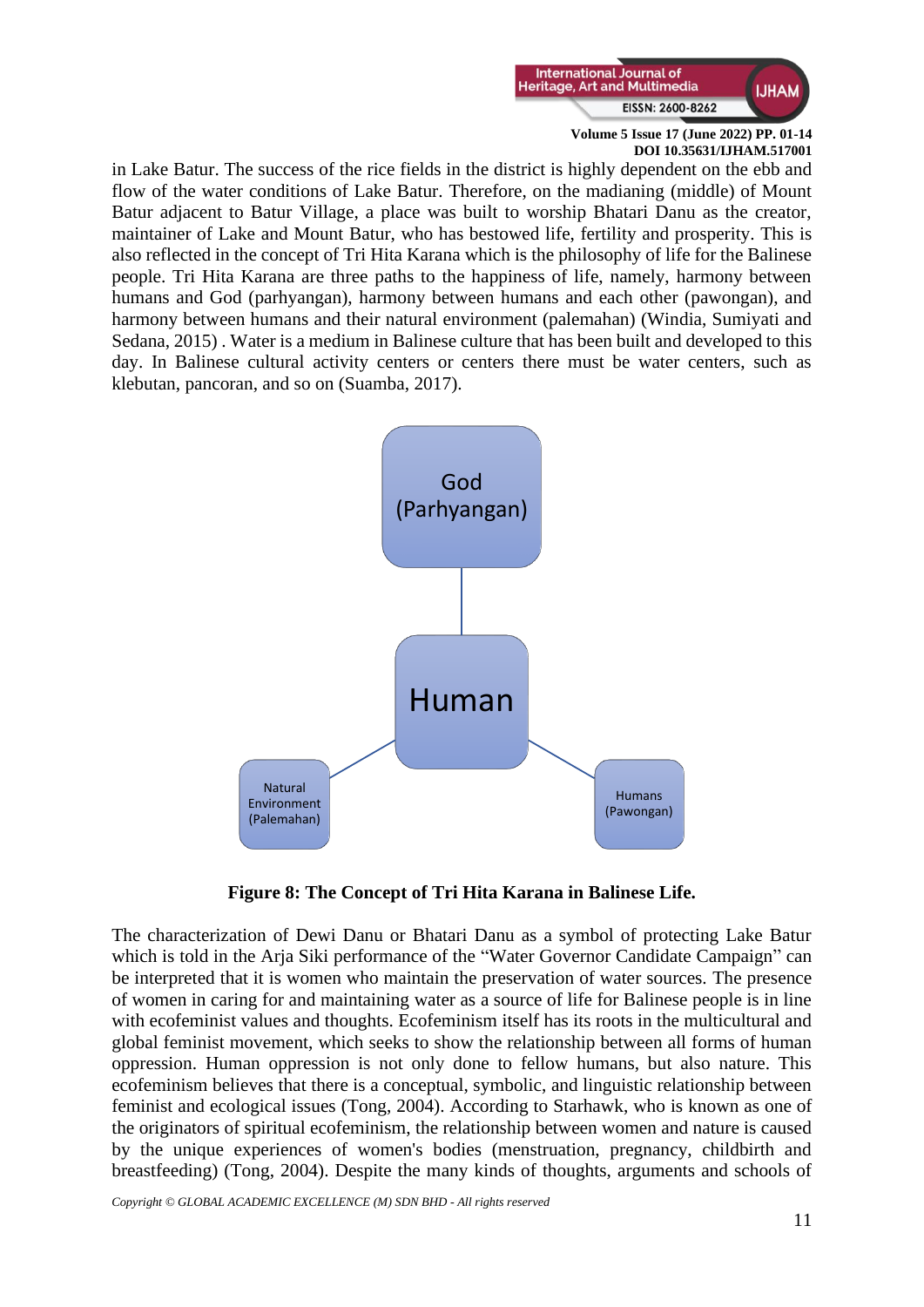

ecofeminism, in general, ecofeminists believe that humans are related to one another, as well as to nature. Human oppressions against nature have been the cause of the environmental crises that have occurred so far, ranging from air pollution, drought, loss of water sources, to the contamination of the oceans by plastic waste, which is increasingly worrying, which leads to climate change as a result of global warming.

Therefore, Cok Sawitri's choice is to 'wrap' his critique with humor, so that the critique that is conveyed becomes something that can be accepted by the audience. Seen when the audience showed a pretty good response throughout the show. During the audience watching this Arja Siki show, the reaction given can be called feedback that was deliberately created by Cok Sawitri to be part of the show itself. This is strongly influenced by conventions in the performance of Arja, as Balinese folk theatre. In Arja's performance, audience participation is part of the spectacle itself. Similar to Brecht's epic theater, where the audience is allowed to 'sound', with the aim that the audience has awareness and is critical of the spectacle being watched. The audience is deliberately not allowed to get lost in the atmosphere of the show, but at certain moments they realize that what they are watching is a play, this technique is known as the alienation effect (Dimyati: 2002). Therefore, the active role of the audience as a form of response to the show is an important part of the show. From the initial scene; When Cok's character enters the show room, after saying his greetings, Cok's character walks up to the audience one by one and opens a short chat with several known audience members. In the middle, Cok's character makes a quiz by asking the audience several questions, which the audience answers directly. In fact, for most of the show, the interaction between Cok's character and the audience was active, including when Cok's character made sarcastic or outspoken sentences, the audience managed to make sarcastic laughter and responded with funny 'jokes'. The interaction created is not only to provide an interesting spectacle, but also as Cok's strategy in conveying his mission.

## **Conclusion**

Arja Siki's performing arts can be an alternative medium in conveying criticism and messages about the environmental crisis in Bali to the public in an artistic manner. The presence of the performing arts Arja Siki's Campaign for Governor of Water has an important role as social control to negotiate water and environmental issues in Bali, as well as being a means of learning for the audience on how to save groundwater resources which are increasingly shrinking.

## **References**

- Bandem, I Made Dan Murgiyanto, Sal. (1996). Teater Daerah Indonesia. Yogyakarta: Kanisius,151.
- Bandem, I Made, dan deBroer, Fredrik Eugene. (2004). Kaja and Kelod; Balinese Dance in Transition. Yogyakarta: Badan Penerbit ISI, 35 – 42; 117.
- Brodie, Geraldine. (2020). Intercultural theatrical encounter and the dramaturgy of surtitles. Language and Intercultural Communication,  $6 - 7$ .
- Daing, Ardaningsi. (2017). Tesis pada bidang Ilmu Sastra UGM dengan judul "Spiritualitas Berbasis Bumi: Narasi Survival dalam Novel Life of Pi Karya Yann Martel", hal.19.
- Danandjaja, James. "Fungsi Teater Rakyat Bagi Masyarakat Indonesia" dalam Edy Sedyawati dan Sapardi Djoko Damono. (1982). (Eds.), Beberapa Masalah Perkembangan Kesenian Indonesia Dewasa Ini. Jakarta: Fakultas Sastra UI, 26.
- Dibia, I Wayan and Ballinger, Rucina. (2004). Balinese Dance, Drama, and Music: A Guide to the Performing Arts of Bali. Singapore: Periplus Editions, 84 – 85.

*Copyright © GLOBAL ACADEMIC EXCELLENCE (M) SDN BHD - All rights reserved*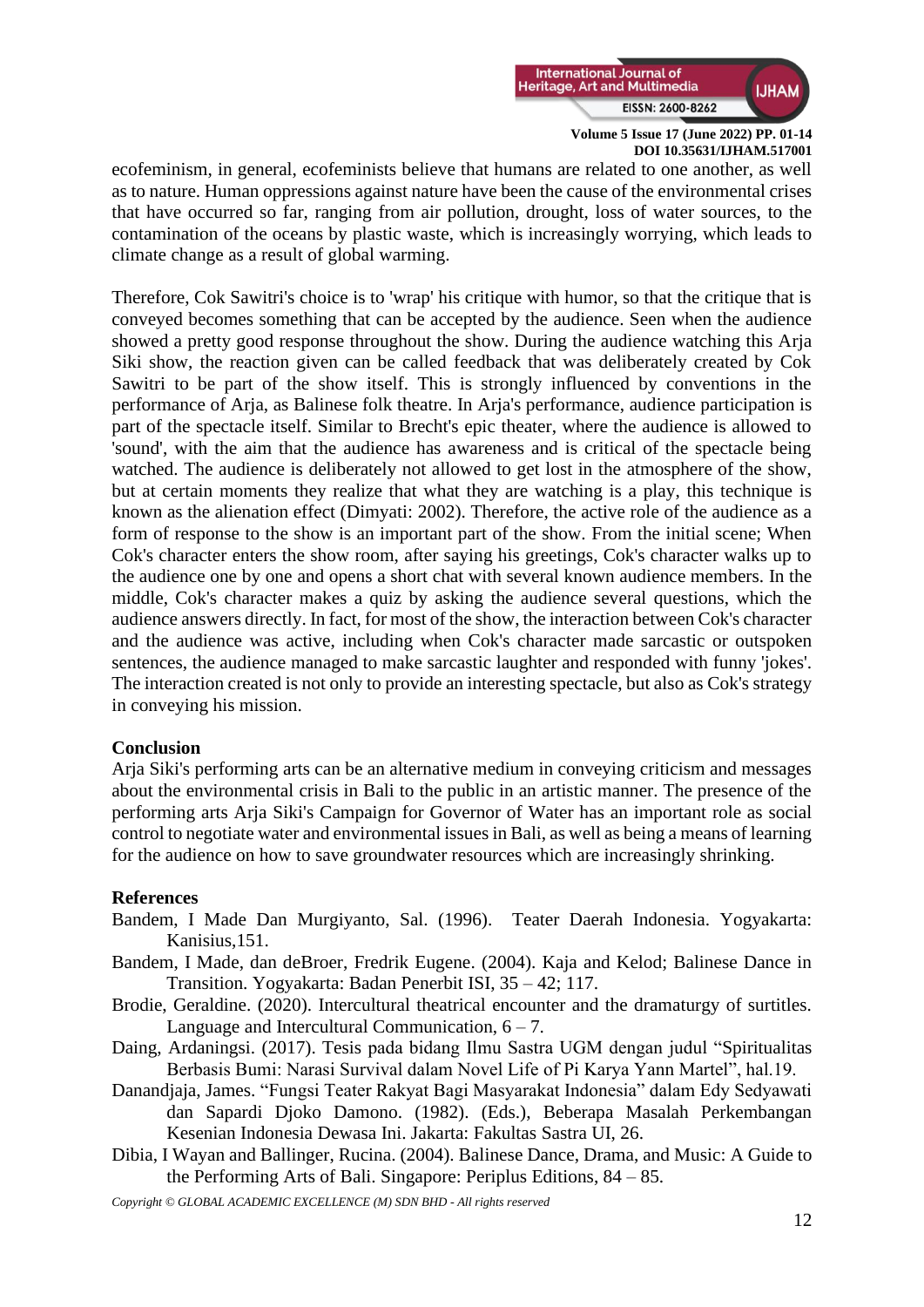

- Dibia, I Wayan. (2012). Revitalizing Arja in Glolized Bali. Asian Theatre Journal, Vol. 29, No. 2, University of Hawai'i Press, 491.
- Dibia, I Wayan. (2012). Revitalizing Arja in Glolized Bali. Asian Theatre Journal, Vol. 29, No. 2, University of Hawai'i Press, 491; 468.
- Dimyati, Ipit Saefidier. (2002). Teori Teater Brecht. Jurnal Seni Panggung. STSI: Bandung, 43  $-48.$
- Endaswara, Suwardi. (2013). Metode Penelitian Sastra. Yogyakarta: CAPS, 200.
- Gaard, Greta. (1993). "Living Interconnections with Animals and Nature", dalam Greta Gaard (ed.), Ecofeminism: Women, Animals, Nature. Philadelphia: Temple University Press, 1.
- Gadis Arivia, (2001). "Goddess, Ketubuhan dan Alam: Kajian Spiritualitas Ekofeminisme" Tubuh Perempuan dalam Ekologi. Jurnal Perempuan, No. 80, 54.
- Gurvitch, Georges. 1973. The Sociology of Theatre. Trans. Petra Morrison dalam Elizabeth, Tom Burns (Eds.), Sociology of Literature and Drama. Harmondsworth: Penguin, 432.
- Hauser, Arnold. (1982).The sosiology of art. (Terj. Kenneth J. Northcot). Chicago dan London: The University of Chicago Press, 94.
- Jane Stokes, How To Do Media and Cultural Studies: Panduan Untuk Melaksanakan Penelitian dalam Kajian Media dan Budaya. Terj. Santi Indra Astuti (Yogyakarta: Bentang, 2007), 173.
- Lavery, Carl. (2016). Introduction: performance and ecology what can theatre do?. Green Letters Studies in Ecocriticism, VOL. 20, NO. 3, 229–236
- Lin, Chen. The Background and Theoretical Origin of Ecofeminism. Cross Cultural Communication, Vol. 10 No. 4, 2014, 104 – 108.
- Luckhurst, Mary. (2005). Dramaturgy: A Revolution in Theatre. New York: Cambridge University Press, 10.
- Mulia, Agus. Teater Sebagai Pemberdayaan Anti Traffiking, Jurnal Ekspresi Seni, ISI Padangpanjang, Vol. 19, No. 1, Juni 2017, 75.
- Rubin, Leon and Sedana, I Nyoman. (2007). Performance in Bali. Theatres of the World Series. Editor: John Russell Brown Series advisors: Alison Hodge, Royal Holloway, University of London; Osita Okagbue, Goldsmiths College, University of London, 79 – 84.
- Schechner, Richard. (2004). Performance Studies: An Intoduction. London & New York: Routledge, 214-215.
- Starhawk. (2011) The Spiral Dance: A Rebirth of the Ancient Religion of the Great Goddess, New York: HarperOne, 174.
- Stevens, Lara. (2020). Anthroposcenic Performance and the Need For 'Deep Dramaturgy'. Performance Research A Journal of the Performing Arts, 90 – 93.
- Suamba, Ida Bagus Putu. Air dalam Peradaban Bali. Makalah dalam Rembug Sastra Purnama Badrawada di Pura Agung Jagatnatha, Denpasar, Bali, 9 Juni 2017, 3.
- Sugiyono, Memahami Penelitian Kualitatif, (Bandung: CV. Alvabeta, 2012), 83.
- Suyarto, R., dan Kusmawati, Tatiek. (2016). Kondisi dan Permasalahan Sumberdaya Air dan Lahan Pertanian Di Bali. Disampaikan Sebagai Bahan Bacaan Pada Mata Kuliah Hidrologi,  $16 - 20$ .
- Tong, Rosemarie Putnam. (2004). Feminist Thought; Pengantar Paling Konprehensif kepada Arus Utama Pemikiran Feminis. Yogyakarta: Jalasutra, 359.
- Widiarta, I Nyoman. Pengelolaan Daya Tarik Wisata Pura Taman Ayun Sebagai Bagian dari Warisan Budaya Dunia, Jurnal Master Pariwisata Universitas Udayana, volume 2 Nomor 2 Januari 2016, 127.